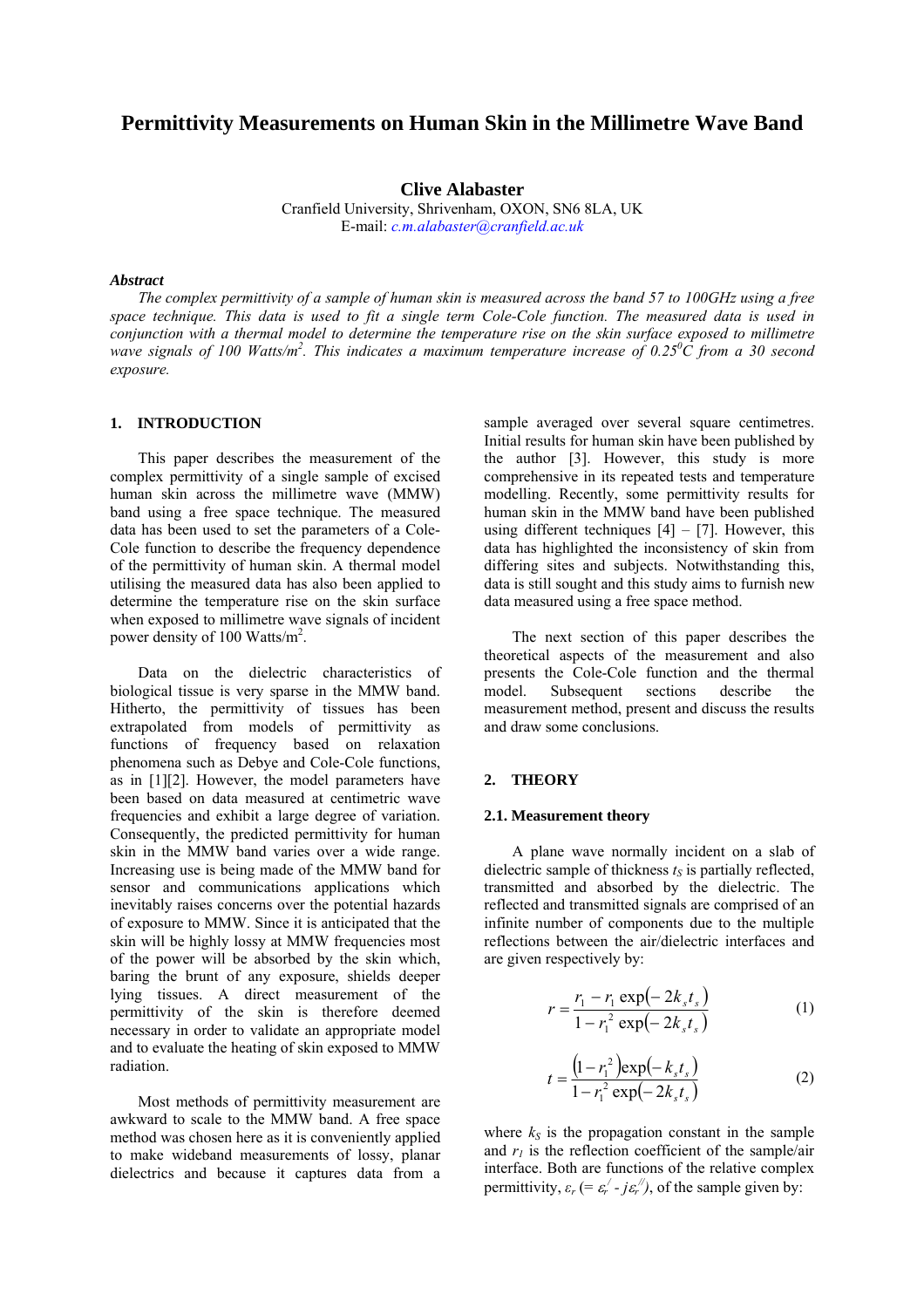$$
r_1 = -\frac{\sqrt{\varepsilon_r} - \sqrt{\varepsilon_o}}{\sqrt{\varepsilon_r} + \sqrt{\varepsilon_o}}
$$
 (3)

and 
$$
k_s = k_o \sqrt{\varepsilon_r}
$$
 (4)

where  $k_0$  and  $\varepsilon_0$  are the propagation constant and permittivity of free space, respectively. The measured values of the reflection and transmission coefficients are  $R_m$  and  $T_m$  respectively and relate to *r* and *t* by the equation pair:

$$
R_m = 20\log_{10}|r|dB
$$
 and  $T_m = 20\log_{10}|t|dB$  (5)

#### **2.2. Relaxation Models**

It is anticipated that the permittivity of tissues in the MMW band will be dominated by the relaxation characteristics of its free "bulk" water and bound water content. Bulk water has a relaxation frequency centred at around 25GHz at  $37^{\circ}$ C (human arterial blood temperature) [8]. Other relaxations exist at lower frequencies and several models account for multiple overlapping relaxation phenomena [8]. One of the most commonly applied is the Cole-Cole function which may be expressed as:

$$
\varepsilon_r = \varepsilon_\infty + \frac{\varepsilon_s - \varepsilon_\infty}{1 + \left(j \frac{f}{f_c}\right)^{1-\alpha}} - j \frac{\sigma_s}{\omega \varepsilon_o} \tag{6}
$$

where  $f_c$  is the relaxation frequency,  $\varepsilon_s$  and  $\varepsilon_{\infty}$  refer to the permittivity well below and well above *fc*, respectively,  $\omega$  is the (angular) frequency,  $\sigma$ <sub>s</sub> denotes the static conductivity,  $\alpha$  (= 0 to 1) is indicative of the spread of relaxation frequencies and  $j = \sqrt{-1}$ . When  $\alpha = 0$  equation (6) reduces to a Debye function. Multi-term variants of equation (6) have also been proposed for biological tissue e.g. [1][8].

#### **2.3. Thermal Model**

The rise in skin surface temperature is solved using the method of Walters et al [9]. A one-dimensional thermal model is used in which it is assumed that a plane surface of skin is illuminated by a plane wave and that heat diffusion along the surface of the skin and cooling due to blood perfusion and surface heat losses to the air above are negligibly small. Assuming insulated boundary conditions, the surface temperature rise, *Tsur* is given by:

$$
T_{sur} = C_1 \sqrt{t} - C_2 \left( 1 - e^{\frac{t}{\tau}} erfc\left(\sqrt{\frac{t}{\tau}}\right) \right) \tag{7}
$$

where 
$$
C_1 = \frac{2I_0T}{\sqrt{\pi k \rho C}}
$$
 and  $C_2 = \frac{I_0T\delta}{k}$ 

and *erfc* denotes the complimentary error function. *T* is the coefficient of surface transmission  $(=1-|r_1|^2)$ , t is time,  $I_0$  is the incident power density,  $\delta$  is the skin depth, *C* is the specific heat (of skin), *k* is the thermal conductivity (of skin),  $\rho$  is the density of the skin and  $\tau$  is the thermal time constant i.e. the time for the thermal energy to diffuse a distance equal to the energy penetration depth  $(=\delta)$ . Walters et al [9] quote values of  $\rho kC = 1.7$  x  $10^6$  W<sup>2</sup> s/m<sup>4</sup>  $^0C^2$ (thermal inertia of skin) and  $k = 0.3$  Wm<sup>-1 0</sup>K<sup>-1</sup> (thermal conductivity of skin). An incident power density,  $I_0 = 100$  W/m<sup>2</sup> was assumed as this is the National Radiological Protection Board (NRPB, a UK regulatory body) basic restriction in the 10 to 300GHz band [10].

#### **3. METHOD**

A method similar to that of Ma and Okamura [11] was employed. Circular samples were clamped on to an annular sample frame placed mid-way between a pair of standard gain waveguide horns connected to a vector network analyser (VNA).  $T_m$ and  $R_m$  were measured via the VNA  $|S_{21}|$  and  $|S_{11}|$ paths, respectively. The horns were aligned for vertical polarisation and for normal incidence on the sample. The sample was positioned just beyond the far field threshold of each horn  $( = 2D^2/\lambda)$ , where D = the horn aperture and  $\lambda$  = wavelength) to ensure an approximate plane wave incidence. Samples of 105mm diameter were sufficiently large to subtend an angle of greater than twice the -3dB beamwidth of the horns; thus they approximate to an infinitely large sample intercepting 7 to 15 Fresnel zones. The VNA was operated in a time gated mode in order to reject multiple reflections between the horns and/or sample. Equations (1) to (5) are solved using an iterative technique to find solution(s) for *εr*.

A sample of human skin was obtained from National Disease Research Interchange (NDRI), Philadelphia and was fixed in a 10% formaldehyde solution. A circular skin sample was cleaned and stitched onto a stainless steel frame which in turn can be clamped to the sample frame so as to present a circular skin sample of 105mm diameter and nominal thickness 1.5mm with the outer surface of the skin in the measurement plane facing towards the illuminating horn. Prior to each measurement the sample was removed from the formaldehyde, rinsed in tap water, dabbed dry and then left to stand for four hours in order to further dry. Slight differences in sample drying may have arisen from variations in the ambient temperature and humidity. This drying protocol was used consistently for all tests.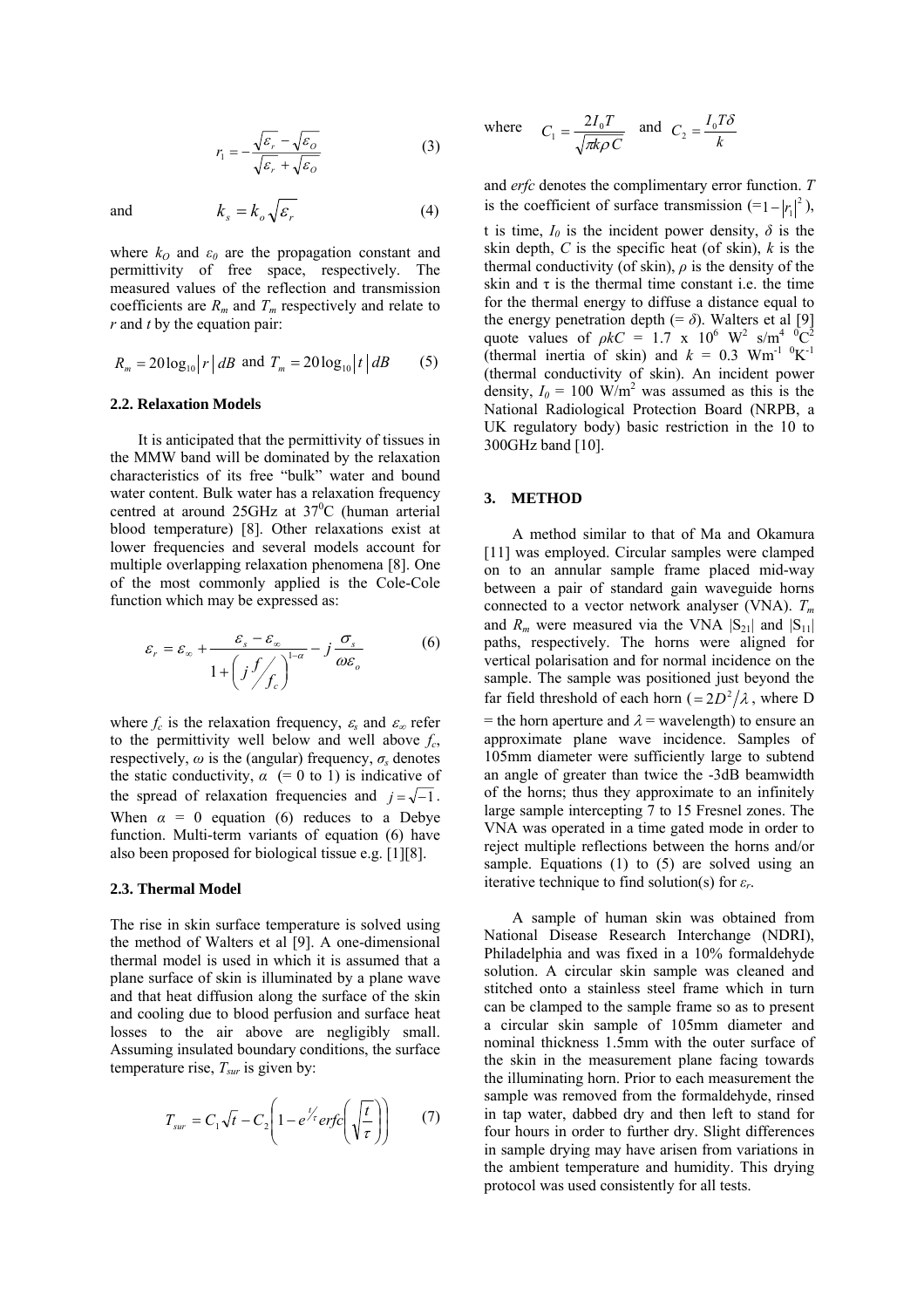Thirty repeated tests were made over the band 57 to 63GHz and five repeated tests were made over the 76 to 100GHz band. The effect of the formaldehyde fixing was ascertained on a sample of porcine skin through a comparison of measurements conducted on the fresh, unfixed sample and then repeat measurements made after a week in a 10% formaldehyde fixing solution. Furthermore, the results taken at the ambient lab temperature may be projected to  $37^{\circ}$ C. A literature survey of the temperature gradients of the permittivity of water in the MMW band yielded the following data: gradient for  $\varepsilon_r$ <sup>'</sup>: + 2.35% / <sup>0</sup>C ( $\pm$  0.65% / <sup>0</sup>C), gradient for  $\varepsilon_r^{\text{/}\prime}$ : + 1.05% / <sup>0</sup>C (+0.67/-0.46 % / <sup>0</sup>C).

The measurement method was validated by measurements made on a PTFE sample whose properties are well established in the MMW band.

#### **4. RESULTS & DISCUSSION**

The measured result for the PTFE sample was  $\varepsilon_r$  = 2.02 ( $\pm$ 0.10) – *j* 0.007 ( $\pm$ 0.007) across the band 76 to 100GHz. This is in close agreement with the published result of  $ε_r = 2.0271 - j0.0007$  at 70-115GHz [12].

The measurements on the porcine skin before and after fixing suggested that the "fresh" skin value of  $\varepsilon_r^{\prime}$  is 0.954 (+0.046/-0.05) times that of the "fixed" skin value and the "fresh" skin value of  $\varepsilon_r^{\prime\prime}$  is  $1.72$  (+0.44/-0.073) times that of the "fixed" skin value.

The permittivity results for the human skin are given in Figs. 1 and 2. Experimental errors result from tolerances on the calibration and references, variation in sample placements, noise modulations of the VNA results, the tolerance to which the skin thickness is measured, and the dynamic range of the measurement. However, experimental repeatability is dominated by the consistency to which the skin is dried. The variation of the repeated tests captures all sources of error and is a fair reflection of the total experimental tolerance. The tolerance of the fixed, ambient temperature results is given as  $2\sigma_n$  of the statistical spread and is depicted by the dotted lines in Figs. 1 and 2. Variations due to skin orientation where found to be within the limits of experimental repeatability and so it is concluded that skin behaves isotropically in the MMW band. Fig. 1 presents the permittivity values as measured at the ambient temperature (18 to  $23^{\circ}$ C) for the fixed skin sample. Fig. 2 gives the permittivity results projected to  $37^{\circ}$ C unfixed (i.e. fresh) values. Total errors of approximately  $\pm 18\%$  apply to the fixed skin at ambient temperatures and approximately  $\pm 24\%$  to the corrected fresh skin at  $37^{\circ}$ C across the band.



**Fig. 1.** Relative permittivity of human skin (ambient lab temp, fixed)





These results coincide most closely with the 4 term Cole-Cole function for wet skin of Gabriel and Gabriel [1]. The results presented here are in reasonable agreement with those of Boric-Lubecke et al [5][6] for the permittivity of skin on the back of the hand at  $40 \text{GHz} (= 16 - j17)$ .

The permittivity data for the fresh skin at  $37^{\circ}$ C has been used to establish the parameters of a Cole-Cole function which best fits the measured data. The parameters were found to be;  $\varepsilon$ <sub>s</sub> = 48,  $\varepsilon$ <sub>∞</sub> = 7,  $f_c$  = 26GHz,  $\sigma_s = 0$  and  $\alpha = 0$ . It is interesting to note that the best fit was obtained for  $\alpha = 0$  i.e. a simple Debye function suggesting that the permittivity of skin is dominated by its free water content. However, these model parameters result in an rms percentage error between modelled and measured permittivity values of 12.9%. This discrepancy may well be due in part to differing characteristics between the three distinct layers comprising skin: